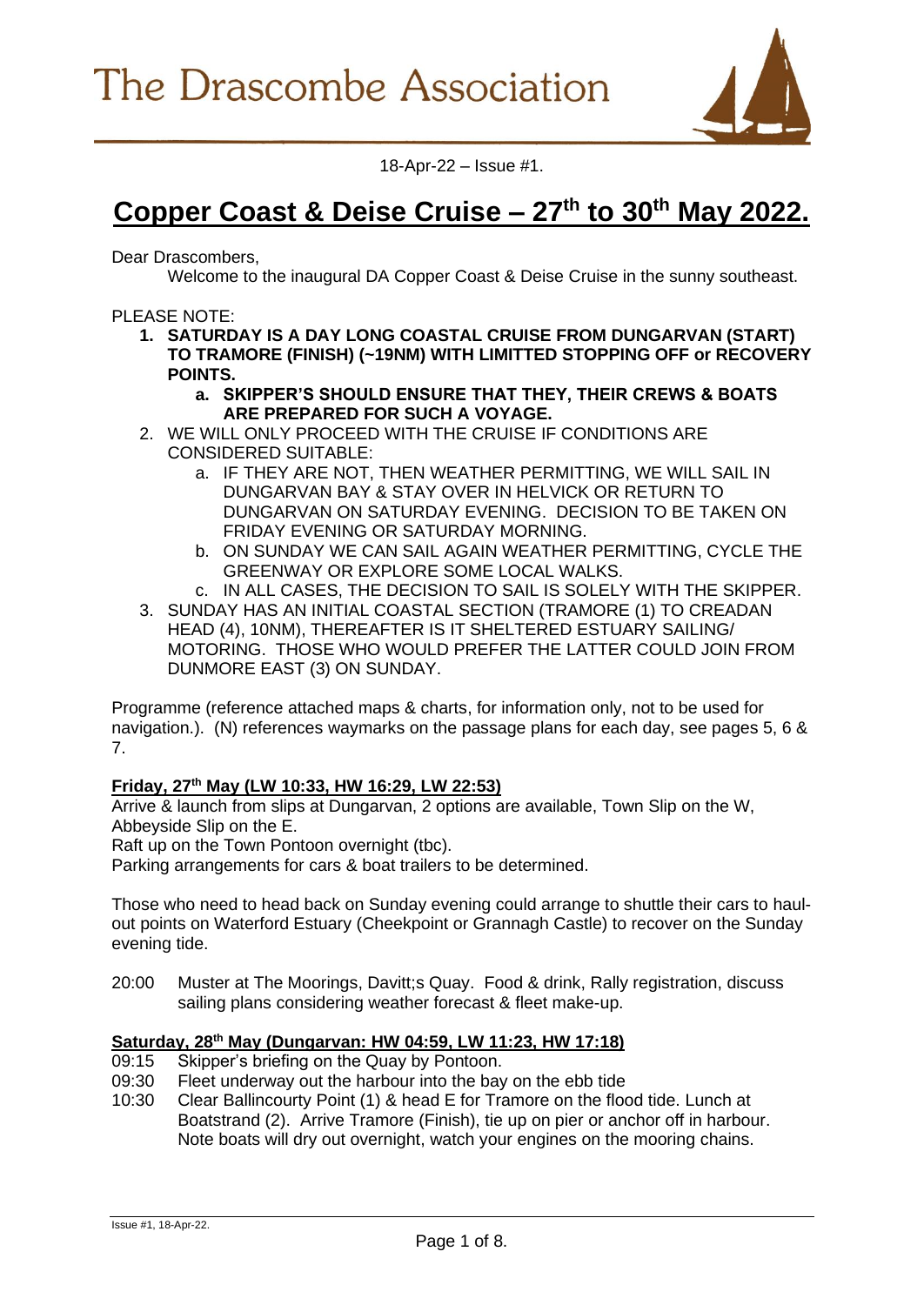No set plan for the evening, closer to the time we can book a venue for drinks & dinner if people are interested, plenty of options. Good food shopping, fuel, pharmacy, accommodation, amusements, etc. available in the town, all within 20 mins walk of the Pier.

Note "Lafcadio Hearn Japanese Garden" comes highly recommended for a visit.

## **Sunday 29th May (Tramore: HW 05:36, LW 12:01, HW Waterford City 18:48)**

- \*\*\* Ensure that your boat will not dry out on the falling tide in the morning !
- 10:30 Skipper's briefing on the Pier.
- 10:45 Fleet underway into Tramore Bay, then E to Dunmore East (3) & N up the Waterford estuary. Plenty of options for breaks, potentially Duncannon (5) & Cheekpoint (9). Head on to Waterford City (Finish), overnight on the Waterford Marina (tbc).

No set plan for the evening, closer to the time we can book a venue for drinks & dinner if people are interested, plenty of options. Good food shopping, fuel, pharmacy, accommodation, etc. available in the City, all within 20 mins walk of the Marina.

Those who need to head back on Sunday evening could take Bus Eireann (Route 40, hourly service, takes 50 mins) back to Dungarvan to collect their cars and then recover at haul-out points on Waterford Estuary (Cheekpoint or Grannagh Castle) on the Sunday evening tide.

# **Monday 30th May (Waterford City: HW 07:03, LW 13:27, HW 19:21)**

For those who are interested, there is an option to cycle the Waterford Greenway back to Dungarvan, its 42km, allow 3.5 to 4.5h including a halfway fuel break at Kilmacthomas, see link below for details.

#### <https://www.discoverireland.ie/waterford-greenway/cycling-the-waterford-greenway>

Plenty of places to stop off & see, the gardens at Mount Congreve are highly recommended.

Rental bikes will need to be ordered in advance, **please book your own in advance**, see link below for details, electric bikes are available:

[https://www.waterfordgreenwaybikehire.com/?gclid=Cj0KCQjw0umSBhDrARIsAH7FCocSr](https://www.waterfordgreenwaybikehire.com/?gclid=Cj0KCQjw0umSBhDrARIsAH7FCocSrWRfbq1N_DQyyUdquWb3QOmnHoI7rQDdZ1nBSDmI1wmoweXCX9QaAuijEALw_wcB) [WRfbq1N\\_DQyyUdquWb3QOmnHoI7rQDdZ1nBSDmI1wmoweXCX9QaAuijEALw\\_wcB](https://www.waterfordgreenwaybikehire.com/?gclid=Cj0KCQjw0umSBhDrARIsAH7FCocSrWRfbq1N_DQyyUdquWb3QOmnHoI7rQDdZ1nBSDmI1wmoweXCX9QaAuijEALw_wcB)

Drive back to Waterford to haul out boats at Cheekpoint or Grannagh Castle on the evening tide, will require a little car shuffling or a taxi to get crews back to boats, will figure out on the day.

#### **Sailing Instructions**

*Sailing Area*

The Admiralty Leisure Folio for the area is "Ireland - South Coast, Waterford to Kinsale", SC 5622.

The eOceanic on-line almanac gives a useful summary of the Co. Waterford coast at this link:

<https://www.eoceanic.com/sailing/harbours/europe/ireland/waterford/>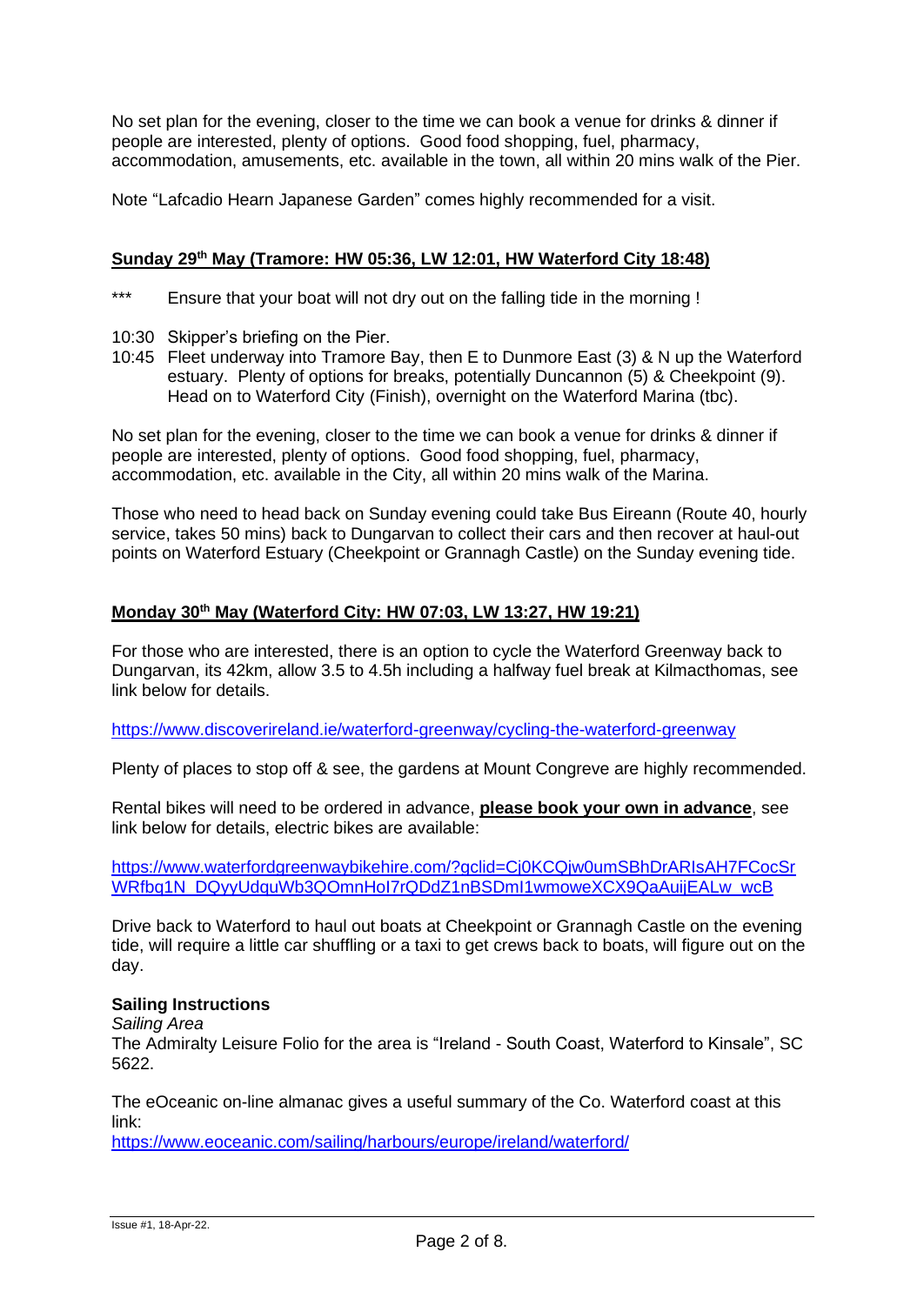# *Communication*

Information will be given:

- + At the Skipper's Briefing in the morning on each day.
- + During the day by messages to "ALL DRASCOMBES" on VHF Channel 72.

+ By SMS messages to participants' mobile phones using a group text.

*Coastguard Radio*

The area is covered by:

- Minehead Coast Guard Radio on Ch 16, 67, **03**, DSC 70.
- Rosslare Coast Guard Radio on Ch 16, 67, **05**, DSC 70.

#### **Safety**

- Each skipper is responsible for the safety of their boat and crew.
- If conditions are such that you are uncomfortable then decision to sail or not rests solely with you.
- The rally organizers do not intend to encourage avoidable discomfort by sailing in unsuitable conditions, rather to organize alternative entertainment ashore for participants in the case of inclement weather.
- If you are separated from the fleet or observe a vessel in difficulty, please inform Roy Johnston by SMS at +353 87 2385389 or on the VHF working channel, CH 72.

#### **Hazards**

Below is a short list of the sailing hazards that visiting Skippers should be aware of. Skippers should review the relevant charts & other resources to familiarise themselves with the area.

- Strong currents in the entrance to Dungarvan, between Cunnigar Spit & Abbey Point.
- Shallow channel from Dungarvan out to the bay, follow the buoyed channel, no shortcuts!
- Extensive shellfish farming on E side of Cunnigar Spit, note the Special Marks.
- The Gainers shallows, keep E of the Helvick E Cardinal Mark
- Traffic (other boats & swimmers) at Helvick Pier
- Lee shore of the Waterford Coast, multiple rocks & shallows.
- Traffic (other boats & swimmers) at Tramore Pier
- Traffic (other boats & swimmers) at Dunmore East Harbour
- Commercial shipping traffic in Waterford estuary.
- Passage East to Ballyhack ferry

#### **Safe Havens**

Below is a short list of the potential safe havens that visiting Skippers should be aware of. Skippers should review the relevant charts & other resources to familiarise themselves with the area.

- Ballinacourty Pier, road access, small slip suitable for small boats
- Helvick Piers, New (E) & Old (W)
- Stradbally Cove, river on the E side
- Bunmahon Bay, river on the E side
- Boatstrand, road access & slipway
- Tramore Pier, W of the bay, road access & slipway.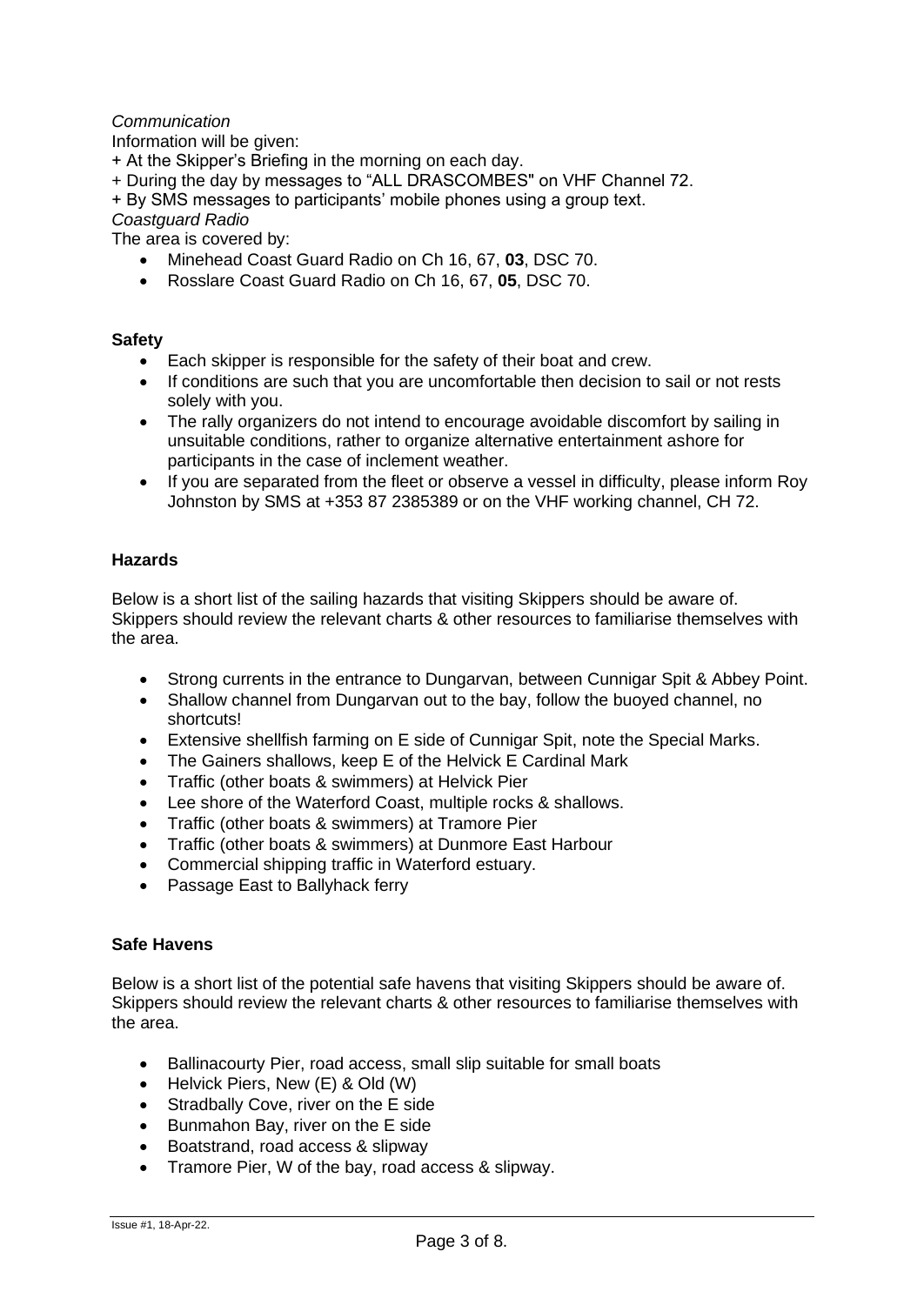- Tramore backstrand, channel on the E side
- Dunmore East Harbour, road access & slipway
- Duncannon Pier, road access & slipway
- Cheekpoint, road access & slipway

## **Rescue Assets**

Below is a short list of the rescue assets that visiting Skippers should be aware of. Skippers should review the relevant charts & other resources to familiarise themselves with the area.

- RNLI ILB Helvick, Atlantic Class
- Bonmahon Lifeboat (CRBI)
- RNLI ILB Tramore, D Class
- RNLI ALB Dunmore East, Shannon Class
- Waterford Marine SAR ILBs
- Coastguard Helicopter R117, Waterford Airport.

## **Tides for Cobh in May 2022 (source Irish Sailing website):**

| <b>Cobh - May 2022</b> |                                                      |                  |                  |                                                             |                  |          |                                                         |                                      |           |                                                      |                                              |
|------------------------|------------------------------------------------------|------------------|------------------|-------------------------------------------------------------|------------------|----------|---------------------------------------------------------|--------------------------------------|-----------|------------------------------------------------------|----------------------------------------------|
| 01<br>Sun              | 00:42 0.5m<br>06:34 4.1m<br>12:59 0.5m<br>18:50 4.0m |                  | Mon              | 02 01:15 0.5m<br>07:07 4.0m<br>13:32 0.5m<br>19:23 4.0m     |                  | Tue      | 03 01:49 0.6m<br>07:40 4.0m<br>14:03 0.6m<br>19:56 3.9m |                                      | Wed       | 04 02:20 0.7m<br>08:13 3.8m<br>14:35 0.7m<br>20:31   | 3.8 <sub>m</sub>                             |
| 05<br>Thu              | 02:54 0.8m<br>08:48<br>15:09 0.9m<br>21:07 3.6m      | 3.6m             | Fri              | 06 03:30 1.0m<br>09:25<br>15:45 1.1m<br>21:47 3.4m          | 3.4 <sub>m</sub> | Sat      | 04:10 1.2m<br>10:08<br>16:29 1.2m<br>22:37 3.2m         | 3.3 <sub>m</sub>                     | Sun       | 08 05:01<br>11:02<br>17:23<br>23:36 3.1m             | 1.4 <sub>m</sub><br>3.1 <sub>m</sub><br>1.4m |
| 09<br>Mon<br>$\bullet$ | 06:04 1.5m<br>12:09 3.0m<br>18:33 1.4m               |                  | 10<br>Tue        | 00:50 3.1m<br>07:18 1.5m<br>13:23 3.0m<br>19:47 1.4m        |                  | Wed      | 02:01 3.2m<br>08:28<br>14:31<br>20:54 1.2m              | 1.3 <sub>m</sub><br>3.2 <sub>m</sub> | Thu       | $2^{03:02}_{09:29}$ 3.4m<br>15:28 3.4m<br>21:52 0.9m |                                              |
| Fri                    | 03:55 3.7m<br>10:22 0.9m<br>16:17 3.7m<br>22:43 0.7m |                  | ◢<br>Sat         | 04:42 3.9m<br>11:10 0.6m<br>17:03 4.0m<br>23:31 0.5m        |                  | 5<br>Sun | 05:26 4.1m<br>11:55 0.4m<br>17:46 4.2m                  |                                      | 6<br>Mon  | 00:16 0.3m<br>06:09 4.3m<br>12:40 0.3m<br>18:31      | 4.3 <sub>m</sub>                             |
| Tue                    | 01:03 0.2m<br>06:54 4.3m<br>13:24 0.2m<br>19:16 4.4m |                  |                  | 18 01:48 0.2m<br>07:38 4.3m<br>Wed 14:09 0.3m<br>20:02 4.3m |                  | Thu      | 19 02:34 0.3m<br>08:25 4.1m<br>14:55 0.4m<br>20:51 4.1m |                                      | 20<br>Fri | 03:23 0.5m<br>09:16 3.9m<br>15:44 0.6m<br>21:45 3.9m |                                              |
| 21<br>Sat              | 04:16 0.8m<br>10:12 3.7m<br>16:39 0.8m<br>22:45 3.7m |                  | Sun<br>$\bullet$ | $22^{05:15}$ 1.0m<br>11:16 3.5m<br>17:43<br>23:55 3.5m      | 1.0 <sub>m</sub> | Mon      | $23^{06:26}$ 1.1m<br>12:28 3.3m<br>18:56 1.1m           |                                      | Tue       | 24 01:09 3.4m<br>07:39<br>13:42 3.3m<br>20:08 1.1m   | 1.2m                                         |
| Wed                    | 02:18 3.4m<br>08:46<br>14:47 3.4m<br>21:11 1.1m      | 1.1 <sub>m</sub> | 6<br>Thu         | 03:17 3.5m<br>09:44 1.0m<br>15:42 3.5m<br>22:06 1.0m        |                  | Fri      | 04:08 3.6m<br>10:33 0.9m<br>16:29 3.6m<br>22:53 0.9m    |                                      | 28<br>Sat | 04:51<br>11:15 0.8m<br>17:10 3.7m<br>23:33 0.8m      | 3.7 <sub>m</sub>                             |
| Sun                    | 05:29 3.8m<br>11:54 0.7m<br>17:48 3.8m               |                  | 30<br>Mon        | 00:12 0.7m<br>06:06 3.8m<br>12:30 0.7m<br>18:24 3.9m        |                  | Tue      | 00:48 0.7m<br>06:41 3.8m<br>13:04 0.7m<br>18:59 3.9m    |                                      |           |                                                      |                                              |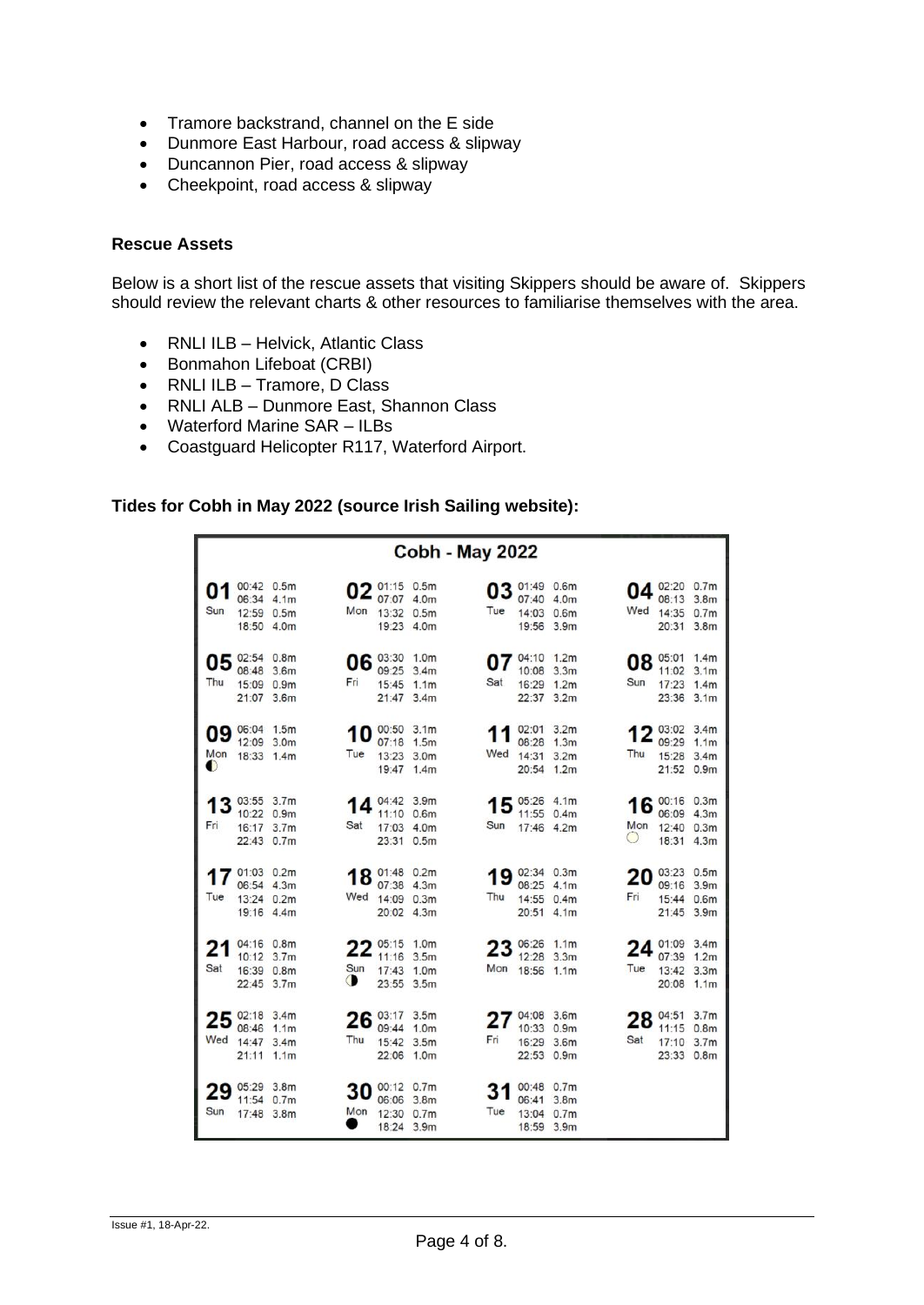Variations from Cobh are below FYI, these have already been applied to the times quoted for each day:

- Dungarvan Harbour  $+0.08$
- Tramore:  $+0.07$
- Cheekpoint  $+0.21$
- Waterford City  $+0.57$

# **Daily catering**

Each Day's sailing will include a break ashore or at anchor for a picnic/cookout and for activities and socialising. Bring the food and cooking equipment you need in your boat each day.

#### **Registration**

Each participating skipper is required to complete and sign a Rally Application form. Please understand this minor bureaucratic request. The Rally registration fee will be €5, please have exact change available on Friday evening.

#### **Pontoon & Marina Fees:**

Skipper's will be responsible for settling their own fees with the operators, I will advise the fees & any booking requirements once known.

#### **Merchandise**

Not planning to provide these for this event.

#### **Local sea charts**

Not planning to provide these for this event, please ensure that you have your own resources for coastal & estuary navigation.

#### **Campervans**

Camper vans are seen regularly in Dungarvan by the bandstand & Tramore on the Promenade. I do not know the situation at Cheekpoint, Waterford City or Grannagh.

#### **Accommodation**:

Plenty of accommodation to suit all price points is available in Dungarvan, Tramore & Waterford City.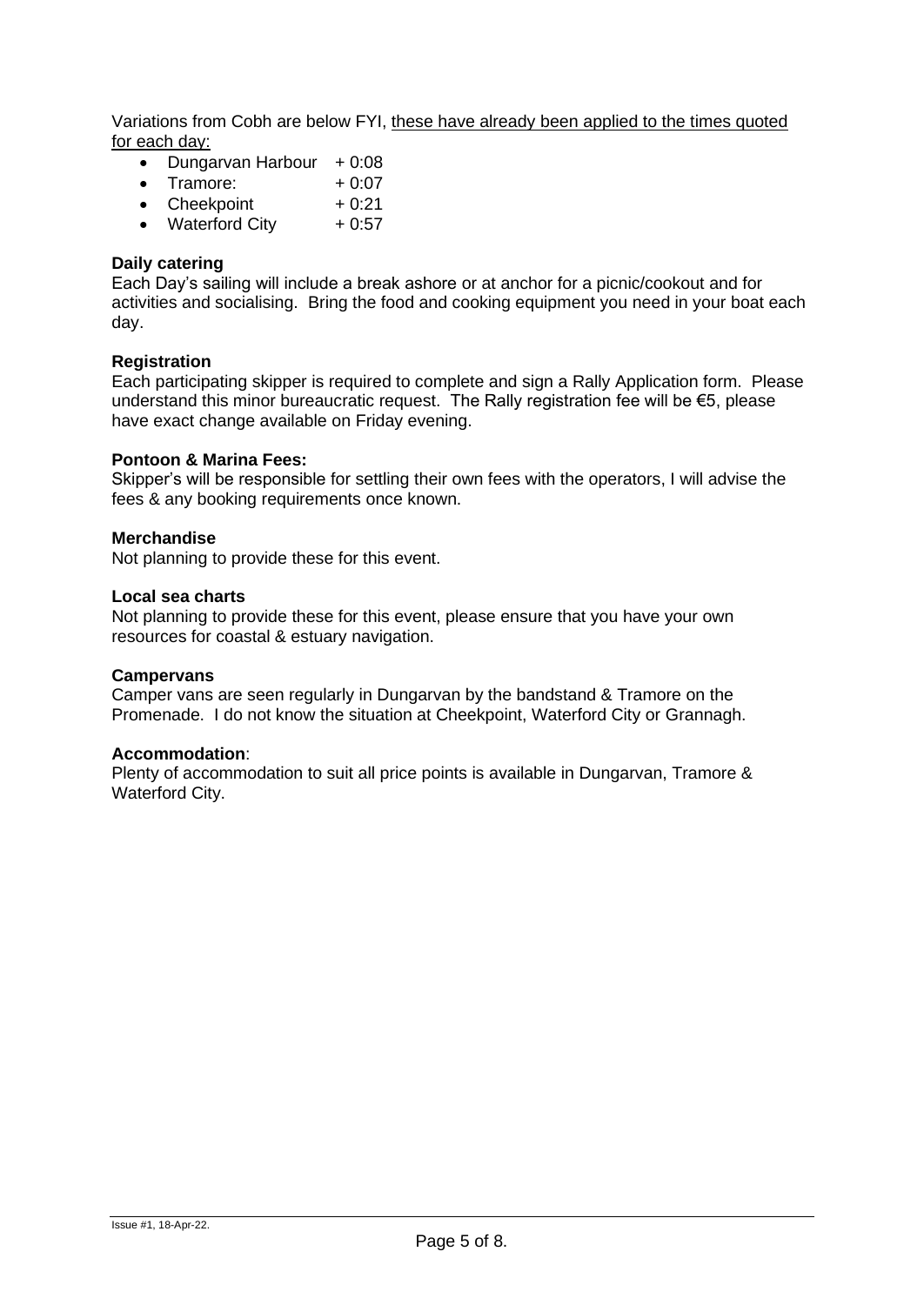

# **Saturday, 28th May (HW 04:51, LW 11:15, HW 17:10). , for information only, not to be used for navigation.**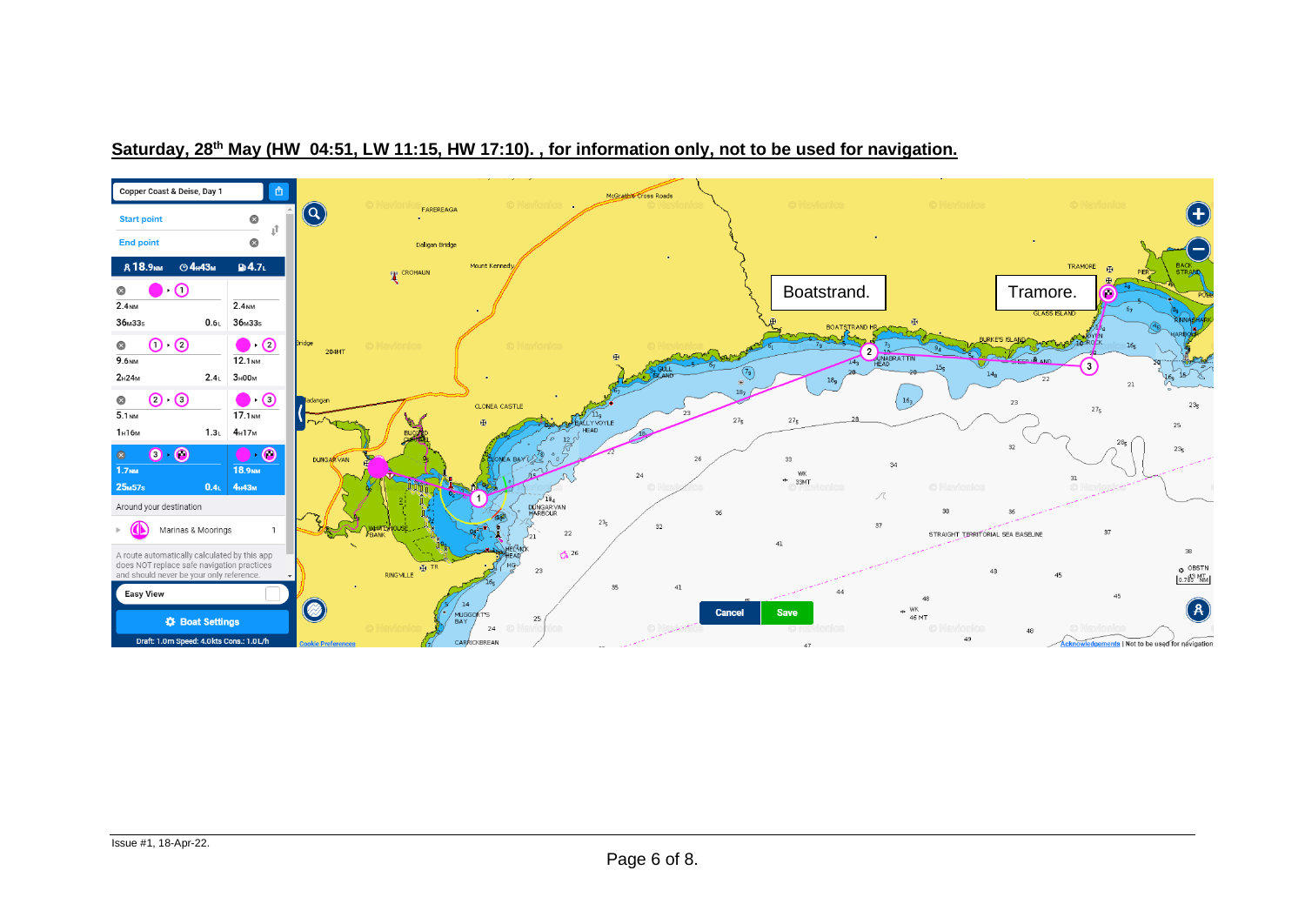

# **Sunday 29th May (HW 05:29, LW 11:54, HW Waterford City 18:48), for information only, not to be used for navigation.**